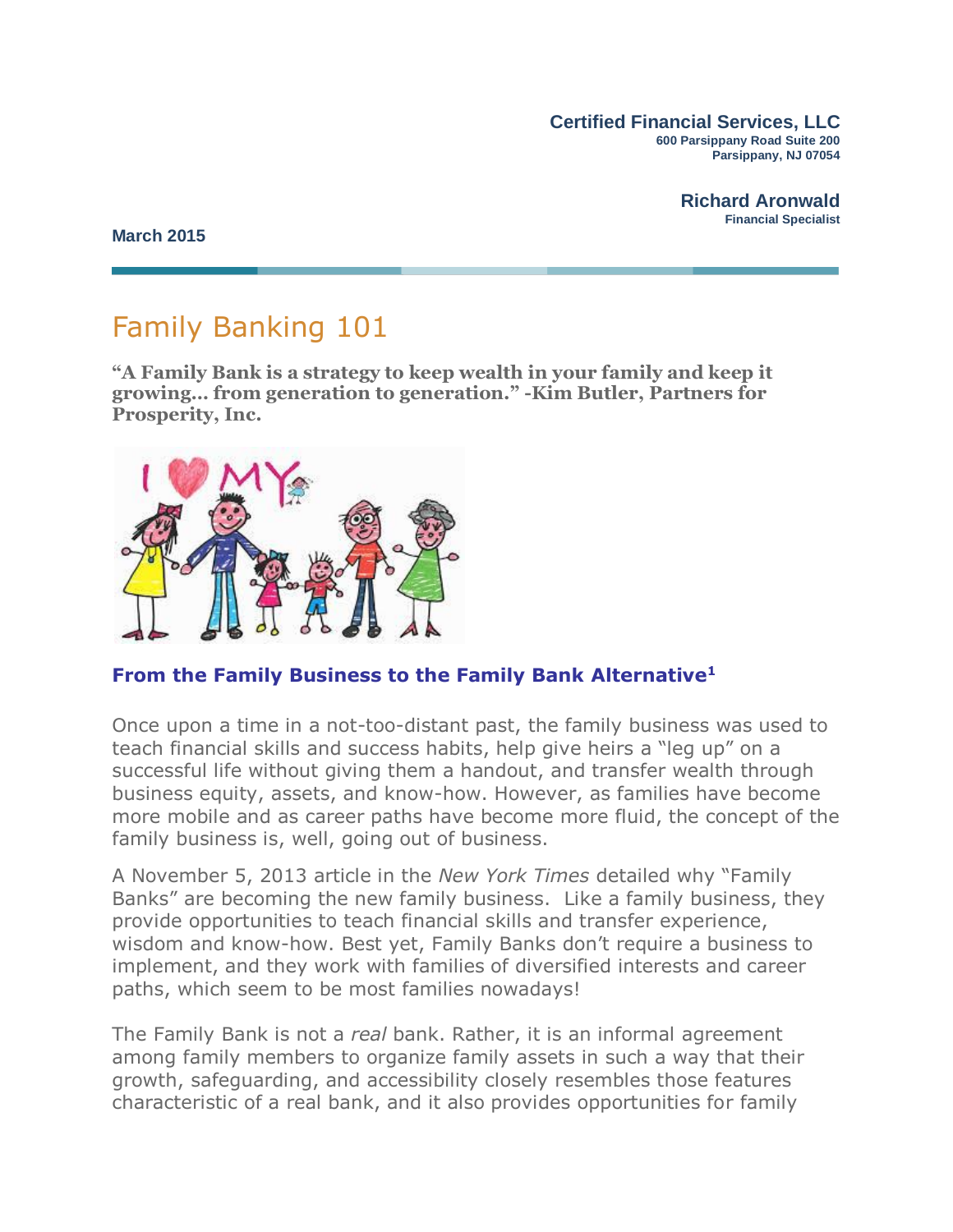members to participate in growing or borrowing against those family assets. While establishing a family trust is typically believed to be at the core of the Family Banking concept, other financial tools, including whole life insurance, can in many ways supplement or achieve the same goals. Although it is assumed the primary purpose for buying whole life insurance is to secure a death benefit, other benefits such as the tax-deferred cash value pair strongly with the Family Banking concept.

While the exact reasons may be as different as families themselves, some common motivations for creating Family Banks backed by whole life insurance are:

#### 1. **Growth of assets.**

Family Banks that include whole life aren't simply a way to track, manage, loan and repay assets, they are also a reliable growth strategy for taxdeferred cash value build-up. Unlike savings accounts or certificates of deposits that incur taxable interest.

#### 2. **Strong financial flexibility.**

Oftentimes seniors with assets are hesitant, as well they should be, to use irrevocable trusts and other financial instruments that could limit their OWN use of and access to their own money… after all, who knows how long they will live? What sort of health they will enjoy? What kind of assistance they might need?

Financial flexibility is key and actually allows people to save more when they know that the money is not locked up in "money jail." Whole life can provide many of the advantages similar to trusts, but with additional flexibility and benefits.

### 3. **Create a source of lending for family members.**

The most common uses for Family Banks include funding higher education, down payment for buying a house, and starting businesses. As policy loans do not have to fit within narrow bank or mortgage guidelines, constructive uses for policy loans are only limited by one's imagination and the Family Bank's approval process.<sup>2</sup>

Family Banking allows for money to be put to USE, while also maintaining a level of CONTROL over the money. It is an excellent structure to teach children how to utilize money in a productive, responsible way, and to train them that "mom and dad" (or ATM machines) are not the source of all money.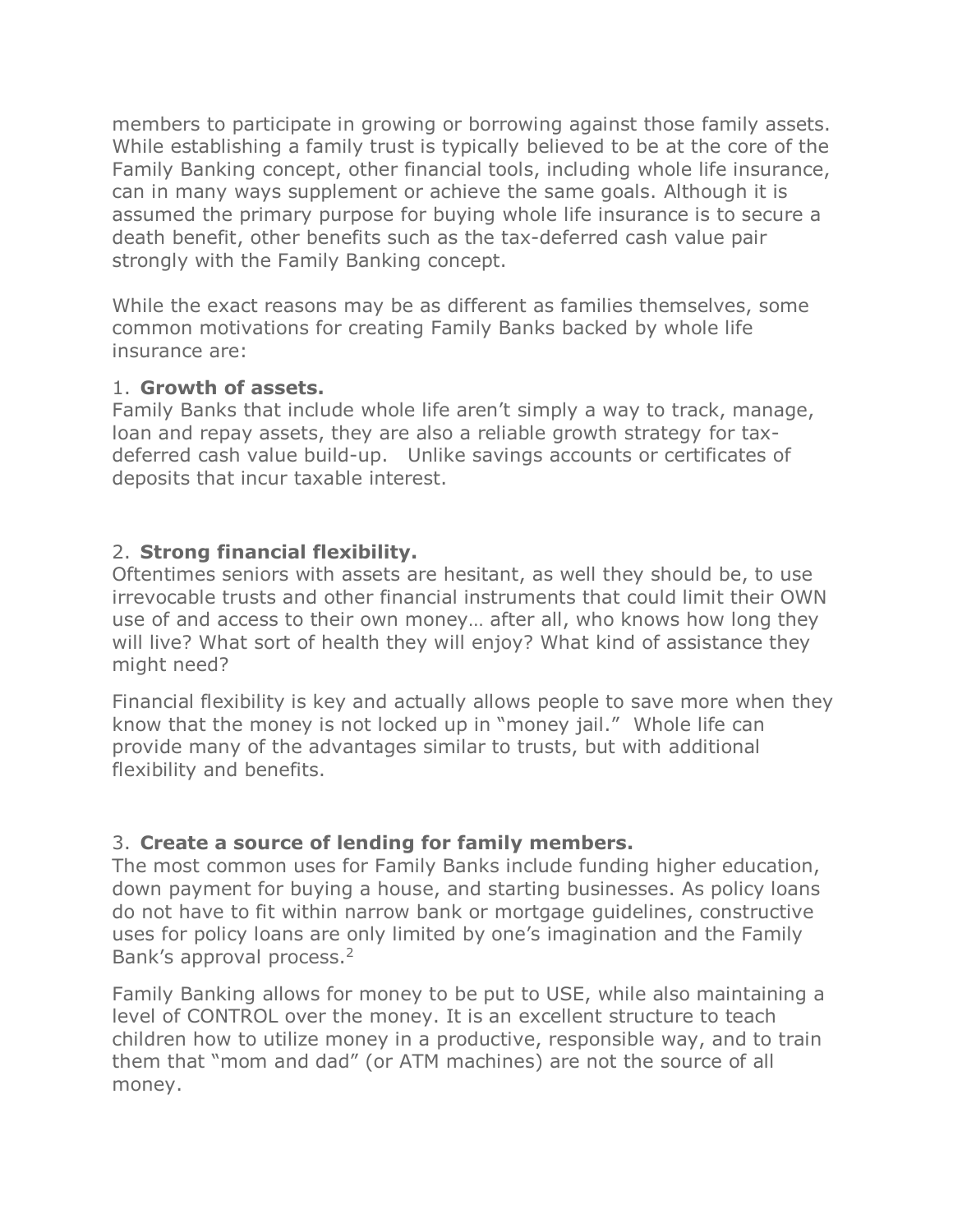## 4. **Permanent protection for all generations.**

The structure of a Family Bank helps to ensure that every generation is adequately protected by whole life with no risk of losing that protection for reasons of health or insurability. One of the advantages of a Family Bank is that oftentimes children are given a "head start" on their whole life policies by a parent or grandparent. This prevents a child from being turned down for reasons of insurability and also insures that a term price hike won't put life insurance suddenly out of reach.

# 5. **Additional estate planning benefits.**

Families have used whole life for generations to hold, grow<sup>3</sup> and pass income  $tax-free assets<sup>4</sup>$  along to heirs. This should be no surprise, as whole life insurance was designed to do just that!

## 6. **Teaching valuable financial skills.**

Helping your children learn the habit of saving (whether they are in 4th grade or whether they have families of their own) is perhaps the most important financial lesson one can teach their children and grandchildren!

There are other valuable financial skills that Family Bank participants learn, such as:

- **Learning to talk about money.**
- Observing the value of a long-term wealth strategy.
- Learning to apply for, obtain, and payoff loans according to established Family Bank guidelines.
- Writing a business plan or doing investment analysis.

# 7. **Leaving a legacy of more than money.**

A Family Bank like whole life prevents unnecessary taxation and puts those tax savings to use in a way that supports the values and priorities that are important to your family. Family banks can be used for charitable donations, family projects and travel, and they can prove invaluable when true family emergencies strike.

*But a Family Bank is much more than a financial strategy, asset, or method for passing assets generationally and providing funding… it is a compelling opportunity to pass along values, priorities, habits, stories, traditions, and more.*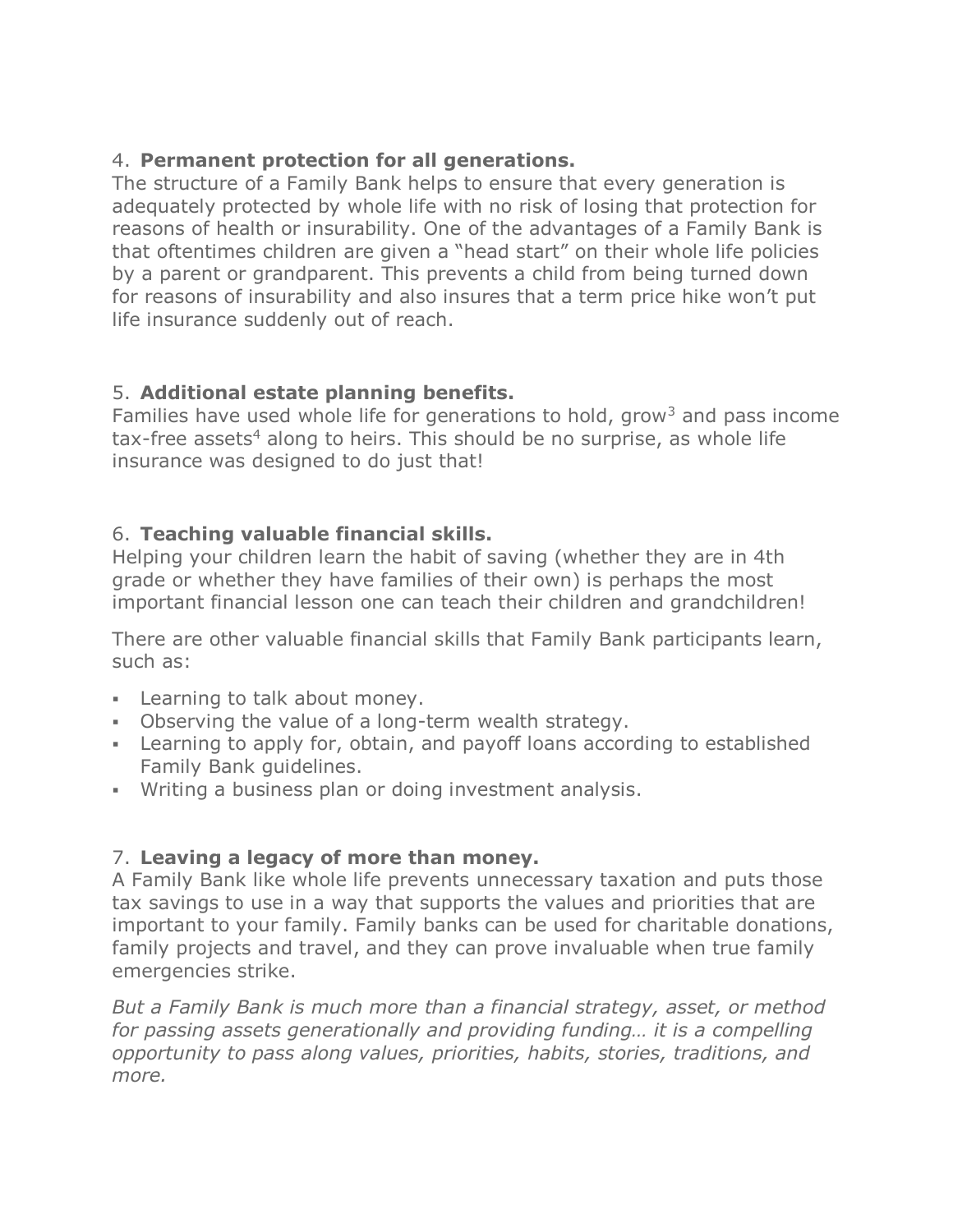#### **Family Bank Philosophy: A Tale of Two Fortunes**



Instead of *giving* money to children and grandchildren, a Family Bank can provide money in ways that can help *increase* their success and independence. Adult children can take on the role of *stewards* and *producers* of family wealth, rather than *consumers* of it. This distinction is critical.

When railroad and shipping magnate Cornelius Vanderbilt died, he was the richest man in the United States by a good margin. Upon his death in 1877 his heirs inherited the largest fortune ever accumulated – reportedly greater than the sum of money held in the U.S. Treasury at the time.

However, his children and his grandchildren lived lavishly, building huge, extravagant mansions on New York City's Fifth Avenue and elsewhere. Some consumed their fortunes completely.

In 1972, the 120 Vanderbilts gathered for a reunion at Vanderbilt University, named for their patriarch who had provided the school its initial \$1 million endowment. According to Klepper and Gunther's book, *The Wealthy 100,* there wasn't a millionaire among them. The greatest fortune in American history had all but vanished in 95 years. Contrast the Vanderbilt story with that of the Rothschild family.

In the late-18th and early 19th centuries, Mayer Amschel Rothschild established five family banks, in Frankfurt, London, Paris, Vienna, and Naples, and assigned one to each of his sons. His action put his family in the position of great wealth and influence and preserved his descendants' power over their assets and affairs for generations. Although Mayer Amschel Rothschild passed away 200 years ago, the Rothschild dynasty remains one of the wealthiest families in the world today.